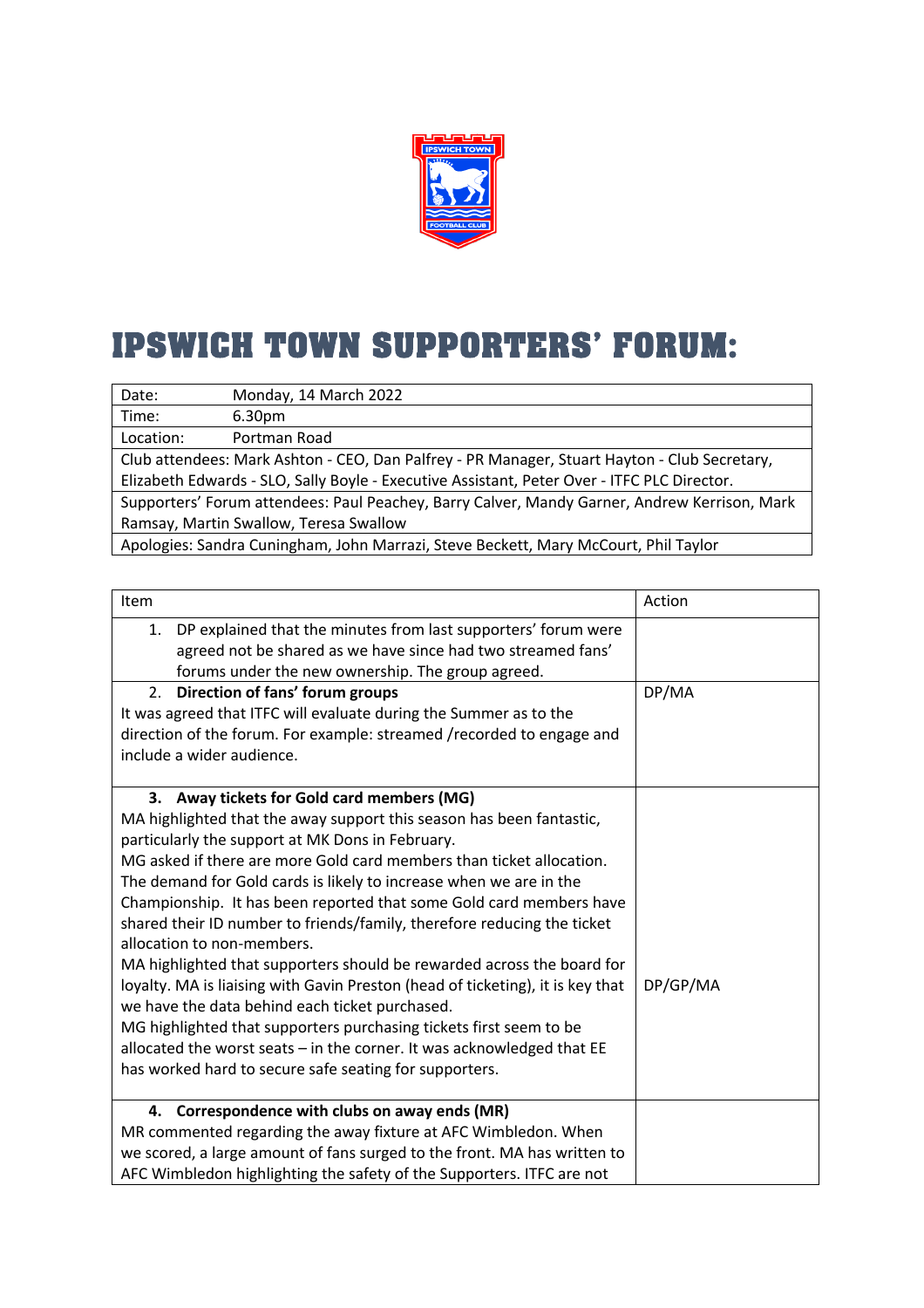| intending to send any of our stewards to away fixtures. Unfortunately,                                                                     |           |
|--------------------------------------------------------------------------------------------------------------------------------------------|-----------|
| the EFL to not take any action in such cases.                                                                                              |           |
| SH commented that at Portman Road we need to look at the stadium in                                                                        |           |
| relation to where the disabled supporters are located. At present both                                                                     |           |
| home and away supporters sit in the same section, therefore not ideal                                                                      |           |
| for the away supporters.                                                                                                                   |           |
| 5. Stewarding and behaviour in Sir Bobby Robson Stand (MR)                                                                                 |           |
| MR also mentioned that the stewards located in the lower Sir Bobby                                                                         |           |
| Robson Stand need to be robust / experienced, he reported that the                                                                         |           |
| behaviour seems to be getting worse. Need more stewards. A big issue                                                                       |           |
| seems to be vaping and bringing in alcohol. SH mentioned that the                                                                          |           |
| Safety Team look closely at Section 6 in lower Sir Bobby Robson Stand.                                                                     |           |
| The process is that SH will write to supporters to remind them of their                                                                    |           |
| conduct - if poor behaviour continues supporters can and will be                                                                           |           |
| banned. The Club has appointed a new Safety Officer - Neil McCluskey.                                                                      |           |
| It was discussed as to whether Section 6 should have a safe standing                                                                       |           |
| area, SH highlighted that we have to offer away supporters safe standing                                                                   |           |
| should we implement for home supporters.                                                                                                   |           |
| Should safe standing be implemented the natural area would be the                                                                          |           |
| lower tiers, this season extensive renovations will be undertaken, this                                                                    |           |
| includes - PA system, a large screen, knocking through of the corner                                                                       |           |
| between the Cobbold and Sir Alf Ramsey Stand. DP confirmed we have                                                                         |           |
| carried out matchday surveys and supporters' matchday experience                                                                           |           |
| differs from each of the stands.                                                                                                           |           |
| 6. Matchday music and atmosphere (PP)                                                                                                      |           |
| PP commented on the fantastic atmosphere this season and questioned                                                                        |           |
| the music played. DP confirmed that the Club put it to supporters via a                                                                    |           |
| vote at the beginning of the season to see what music they would like to                                                                   |           |
| walk out to and if they would like goal music.                                                                                             |           |
|                                                                                                                                            |           |
| DP and MA have met with the Blue Action group and had a positive                                                                           |           |
| discussion. We're unable to move them more centrally in the Sir Bobby<br>Robson Stand due to current season tickets occupying those seats. |           |
|                                                                                                                                            |           |
|                                                                                                                                            |           |
| 7. FanZone (AK and MR)                                                                                                                     |           |
| MR commented on the success of the FanZone and addressing the long                                                                         |           |
| bar queue issue. DP confirmed that the attendances have been soaring                                                                       |           |
| over the 4,000 mark.                                                                                                                       |           |
| 8. Season tickets 2022/23 (PP)                                                                                                             |           |
| PP asked about season tickets for next season. MA confirmed that this                                                                      |           |
| would be confirmed in the coming weeks. [season tickets were                                                                               |           |
| published on 24 <sup>th</sup> March]                                                                                                       |           |
| 9. Attending Academy matches at Playford Road (MG)                                                                                         | <b>DP</b> |
| MA confirmed that the training ground is still an operating red zone.                                                                      |           |
| Parents of players are now watching matches at training ground. The                                                                        |           |